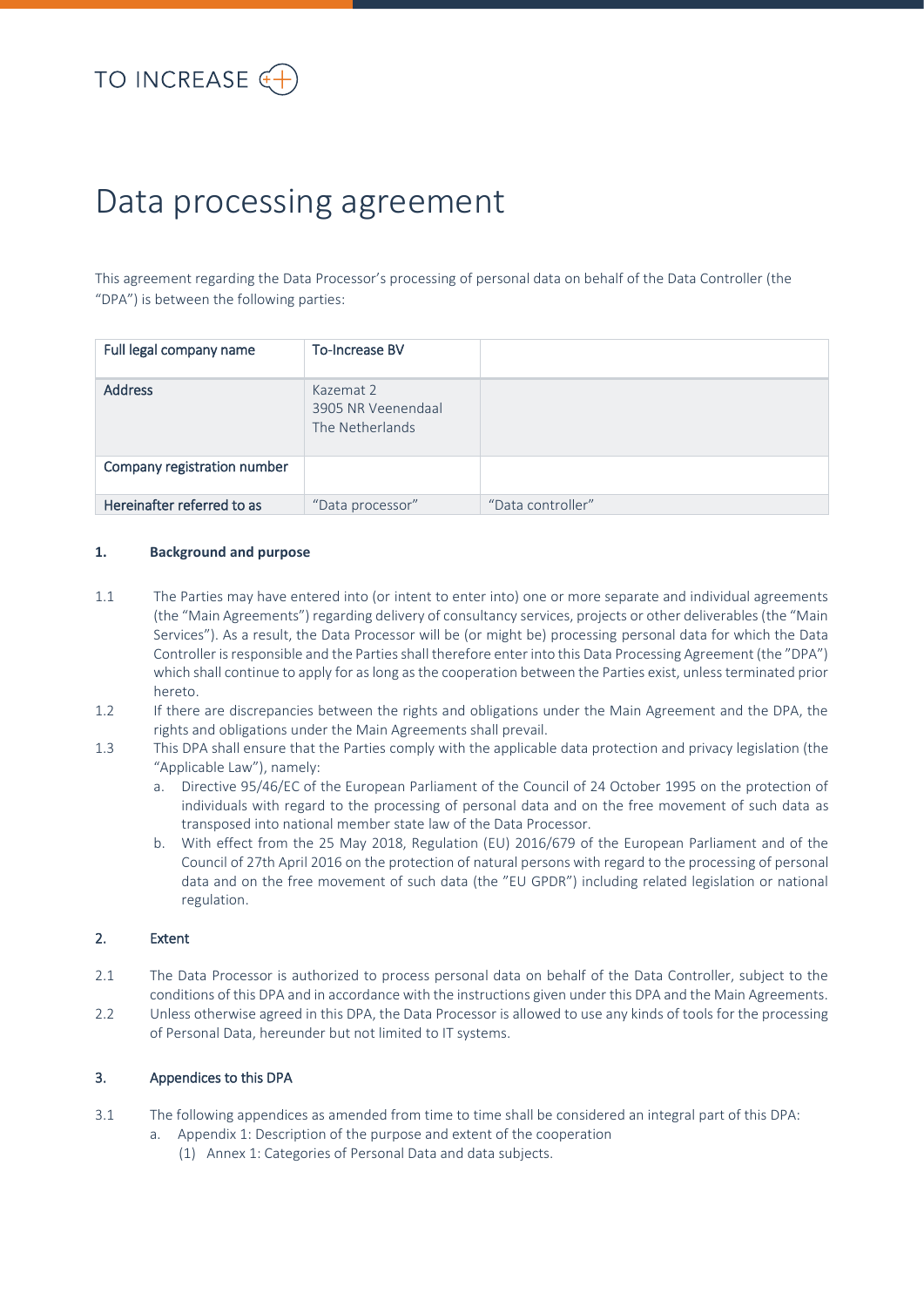- b. Appendix 2: Description of technical and organizational measures.
- c. Appendix 3: Approved Sub-Data Processors

# 4. Personal data covered by this DPA

4.1 "Personal data" means, "any information relating to an identified or identifiable natural person" as defined in EU PDR, article 4(1) that is processed under this DPA (the "Personal Data"). This DPA shall cover and apply to all possible kinds of Personal Data processed by the Data Processor for which the Data Controller holds a right or obligation. Appendix 1 (and its underlying Annex 1) includes a non-exhaustive description of relevant Personal Data.

# 5. Obligations of the Data Processor

#### *5.1 Instructions*

- 5.1.1 The Data Processor will process the Personal Data solely pursuant to the written instructions of the Data Controller and it is the Data Controller's responsibility to issue such written instruction. The Data Processor must ensure that the Personal Data is not used for any other purposes or in any other way than necessary for the purpose of delivering the Main Services. At the time of entering into this DPA, the Data Processor may only process the Personal Data with the purpose of, and to the extent it is necessary for, provision and delivery of the Main Services as described in the Main Agreements and within the specifications of written instructions.
- 5.1.2 If the Data Processor becomes aware that any instruction given by the Data Controller violates the Applicable Law, the Data Processor shall inform the Data Controller thereof without undue delay.
- 5.1.3 In case the Data Processor's processing of Personal Data takes place by remote access, e.g. at a different office or a home office etc., the Data Processor must have directions which ensure that the employee's processing of Personal Data, in case of remote access, complies with this DPA.
- 5.1.4 When necessary and relevant, the Data Processor shall assist the Data Controller in complying with its obligations in relation to the Applicable Law, including but not limited to:
	- a. assisting the Data Controller by appropriate technical and organizational measures, insofar as this is possible, for the fulfilment of the Data Controller's obligation in relation to the Main Services to respond to requests for exercising the data subject's rights as specified in EU PDR, chapter III;
	- b. making available to the Data Controller all information necessary to demonstrate compliance with the obligations laid down in this clause and allow for and contribute to audits, including inspections, in accordance with clause 8; or
	- c. assisting the Data Controller in ensuring compliance with the obligations pursuant to Articles 32-36 taking into account the nature of processing and the information available to the Data Processor.

If the Data Processor receives a request for the exercise of a data subject's rights under the Applicable Law and such request is related to the Personal Data, the Data Processor shall forward the request to the Data Controller.

#### *5.2 Technical and organizational measures*

5.2.1 The Data Processor shall undertake necessary a) technical and b) organizational measures required pursuant to EU PDR, article 32. The Data Processor is responsible for securing that, as a minimum, the technical and organizational measures described in Appendix 2 are complied with. The measures shall take into considera-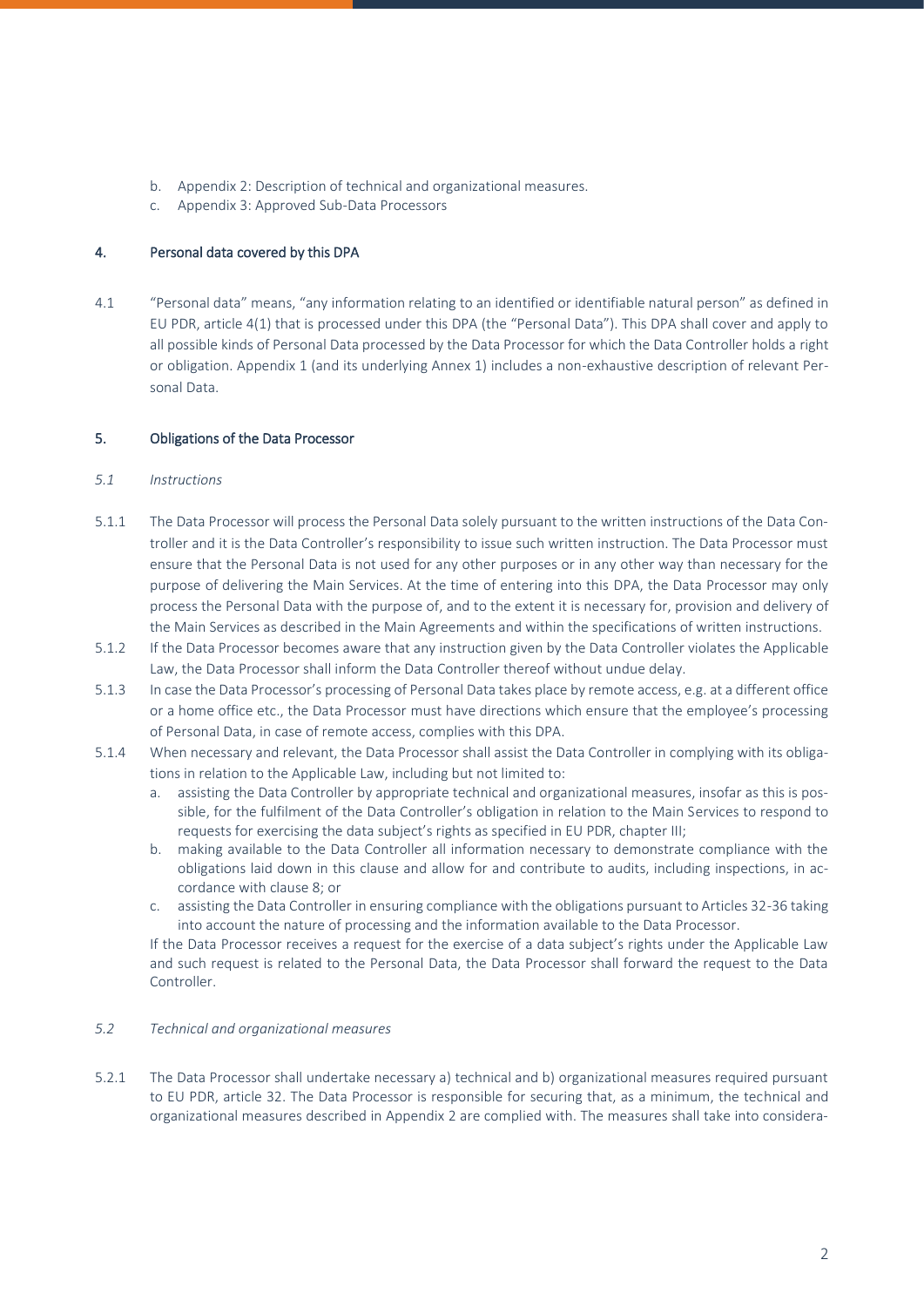tion the at any time applicable technical level, the costs of implementation as well as the nature, extent, composition and purpose of the relevant processing and the actual risks exposed to any physical person in relation to its fundamental rights.

- 5.2.2 The Data Processor is at any time entitled to implement alternative technical and organizational measures, provided that such measures secure at least the same level of safety as the measures described in Appendix 2. The Data Processor must obtain the Data Controller's consent prior to any degradation of the security measures.
- 5.2.3 The Data Controller confirms that the technical and organizational measures described in Appendix 2 shall be regarded as sufficient as to the time of entering into this DPA.

#### *5.3 Employees*

- 5.3.1 The Data Processor must ensure that the employees processing Personal Data on behalf of the Data Controller have committed themselves to confidentiality either by their employment contract or by statutory law.
- 5.3.2 The Data Processor must ensure that the access to the Personal Data is limited to the employees for whom it is necessary to process the Personal Data in order to deliver the Main Services.
- 5.3.3 The Data Processor must ensure that the employees processing Personal Data only process the data in compliance with the instructions of the Data Controller as provided for in Section 5.1 above.

#### *5.4 Documentation of compliance*

- 5.4.1 Upon written request from the Data Controller, the Data Processor shall provide documentation of compliance with the obligations under article 28 of the EU DPR.
- 5.4.2 The Data Processor must provide the documentation within a reasonable amount of time from receiving a request to provide such documentation.

#### 6. Use of Sub-Data Processors

- 6.1 The Data Controller gives the Data Processor a general authorization to use sub-data processors (hereinafter referred to as 'Sub-Data Processors') without obtaining any further written, specific authorization from the Data Controller, provided (i) that the terms of this section 6 are complied with and (ii) that the Data Processor notifies the Data Controller in writing about the identity of a potential Sub-Data Processor before the relevant Sub-Data Processor processes any of the Personal Data. If the Data Controller wish to object to the use of a relevant Sub-Data Processor, the Data Controller shall give notice hereof in writing within four (4) business days from receiving the notification from the Data Processor. Absence of any objections from the Data Controller shall be deemed a consent to the use of a relevant Sub-Data Processor.
- 6.2 Unless otherwise agreed, the Sub-Data Processor is subject to the direct instructions of the Data Processor (whose instructions are derived from the Data Controller's instructions). Prior to any processing of Personal Data by the Sub-Data Processor, the Data Processor has, on behalf of the Data Controller, entered into a written data processing agreement with the Sub-Data Processor which ensures that the Sub-Data Processor complies with data protection obligations which are at least as restrictive (or in other ways at least equivalent to) the conditions in this DPA. Furthermore, the Sub-Data Processor must comply with relevant national regulation on personal data protection applicable in the sub data processor's region (if any).
- 6.3 The Data Controller confirms that if the Data Processor has already entered into a data processing agreement with its Sub-Data Processor prior to this DPA becoming effective then such prior data processing agreement with the Sub-Data Processer shall be sufficient to fulfil the requirements stated in clause 6.2 above if and to the extent such prior data processing agreement is at least as restrictive (or in other ways at least equivalent to) the data protection obligations in this DPA. The Data Processor is accountable to the Data Controller for any Sub-Data Processor's processing of the Personal Data in the same way as for its own actions and omissions.
- 6.4 In case the Data Controller wishes to instruct the Sub-Data Processor directly, the Data Controller shall first coordinate such direct instruction with the Data Processor and shall at all times keep the Data Processer fully informed about such instructions and content thereof. In case of any such direct instructions issued by the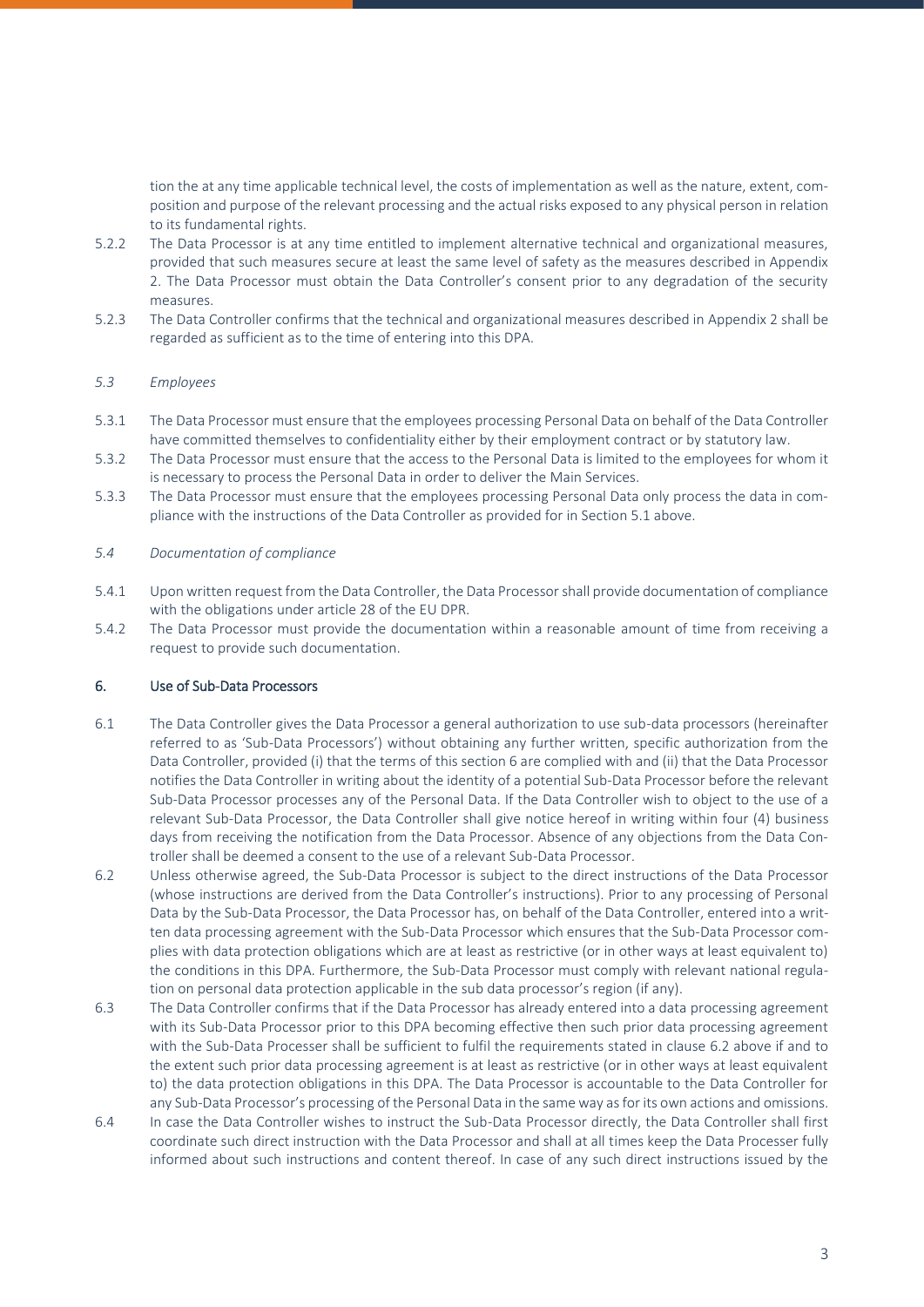Data Controller, a) the Data Processor is exempted from any liability and any consequence of such instruction is the responsibility of the Data Controller, b) the Data Controller must indemnify the Data Processor of any costs and expenses related to such instruction, including remuneration for the time spent in this regard, cf. the Data Processor's at any time applicable pricelist, and c) the Data Controller bears the sole responsibility and liability towards the Sub-Data Processor for any costs related to the instruction.

The Data Processor is at the time of entering into this DPA using the Sub-Data Processors listed in Appendix 3. If the Data Processor initiates sub-processing with a new Sub-Data Processor, such new Sub-Data Processor shall be added to the list in Appendix 3 as specified therein.

# 7. Transfer to and processing in third countries

- 7.1 Subject to clause 6 and any other requirements under this DPA to the use of Sub-Data Processors, the Data Controller accepts that the Data Processor or its Sub-Data Processors may process Personal Data outside the European Economic Area (EEA), provided that the relevant third country has a sufficient level of protection, as determined by the European Commission, or provided that the Data Processor and/or Sub-Data Processor has subjected itself to an agreement with either the Data Controller or the relevant Sub-Data Processor by using the standard contractual clauses for the transfer of personal data to third countries adopted by the EU Commission, or provided that the Data Processor and/or Sub-Data Processor has otherwise been certified to receive and process personal data in a third country in compliance with the EU PDR.
- 7.2 If applicable, cf. clause 7.1, the Data Processor reserves the right to change the legal basis for the processing of the Personal Data in the relevant third country by means of entering into binding corporate rules, being certified under relevant and applicable certification standards or adopting other mechanisms to ensure a sufficient level of protection in accordance with the EU PDR. If the Data Processor changes the legal basis for the processing of the Personal Data in accordance with this clause, the Data Processor shall, if required by the Applicable Law, notify the Data Controller hereof in writing and provide documentation for the said changed legal basis, after which the provided documentation shall replace any previously provided documentation in this relation. If the Data Controller wishes to object to the said change in the legal basis for the processing, the Data Controller shall give notice hereof in writing within four (4) business days from receiving the notification from the Data Processor. Absence of any objections from the Data Controller shall be deemed a consent to the change in the legal basis for the processing of the Personal Data in the relevant third country.

#### 8. Audit

- 8.1 Upon at least 30 days' written request, the Data Processor shall give the Data Controller access to perform an audit to ensure compliance with this DPA.
- 8.2 The audit shall be carried out by an independent third party who is elected by the Data Controller and accepted by the Data Processor (whose consent is not to be unreasonably withheld). The relevant third party shall be obliged by a non-disclosure agreement towards the Data Processor.
- 8.3 The audit may only include information and material which is deemed to be relevant for the purpose of verifying the Data Processor's compliance with the requirements of the DPA. The Data Processor may refuse to give access to information which is reasonably regarded as strictly confidential or outside the prior mentioned scope.

#### 9. Breaches of security

9.1 In case the Data Processor becomes aware of a breach of personal data security (defined as a breach of security potentially leading to the accidental or unlawful destruction, loss, alteration, unauthorized disclosure of, or access to, personal data transmitted, stored or otherwise processed in connection with the provision of a public electronic communications service), the Data Processor is obliged to assist insofar as it is necessary and to notify the Data Controller of the security breach, including the relevant information, without undue delay.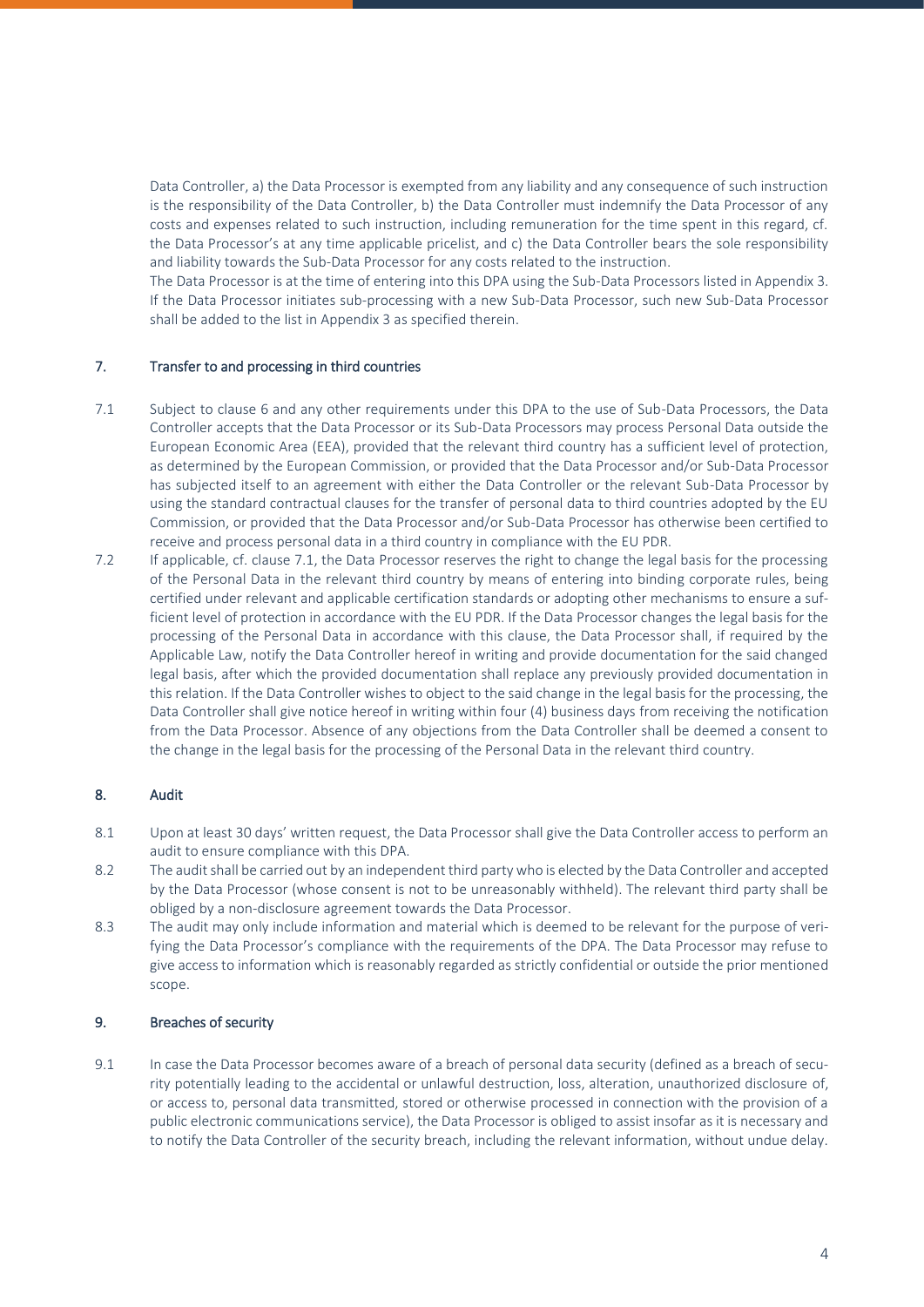Furthermore, the Data Processor is obliged to try to localize such breach and to mitigate any loss suffered and, if reasonable and possible, to re-establish lost data.

#### 10. Compensation for assistance

- 10.1 The Data Controller shall compensate the Data Processor for any costs and time spent related to the Data Processor's assistance provided in relation to clause 5.1.4, clause 5.4 (to the extent such documentation is requested by the Data Controller), clause 8 (for the internal time and material used to assist the Data Controller in the audit) and clause 9 (to the extent that the Data Processor is not solely responsible for such breach), including costs and time spent related to a Sub-Data Processor's assistance with the aforementioned, cf. the Data Processor's standard hourly rates (or specially agreed rates if and to the extent the Parties have agreed upon hourly rates in one or more separate agreements regarding delivery of consultancy services).
- 10.2 The Data Controller shall in addition to clause 10.1 compensate the Data Processor for any costs and time spent relating to adapting and changing the processing activities and the Main Services in order to comply with any changes in the Data Controller's instructions (except to the extent such adaptions and changes are generally required by the Applicable Law). Such compensation shall include implementation costs and any additional costs required under the changed instructions. The Data Processor is exempted from liability for non-performance of the Main Services under the applicable Main Agreements if and to the extent the performance of the obligations under the Main Agreements would be in conflict with any changed instructions or if contractual delivery in accordance with the changed instructions is not reasonably possible.

### 11. Liability and allocation of responsibilities

- 11.1 The Parties shall not (whether for breach of contract, negligence, tort or otherwise) be liable for loss of profit due to business interruption, operating losses, loss of data, defective data, corruption of data, the injured party's increased use of internal or external resources, loss of reputation or goodwill, or other indirect losses or damage. The Data Processor's total liability cannot exceed an amount corresponding to the total payment received by the Data Processor from the Data Controller (in the 12 months' period prior to the act or omission that let to liability) in the specific contract amongst the Main Agreements under which the work or delivery was carried out by the Data Controller which led to, or had an association with, the event causing the breach of this DPA. The Data Processor is under no circumstances liable for any economic losses or other negative consequences that standard software, hardware and firmware may cause to the Data Controller, its customers or its end-users, irrespective of whether the Data Processor is the seller or re-seller of such standard software, hardware or firmware. Unless otherwise agreed the Data Controller should instead rely on GDPR terms of the relevant manufacturer of said standard software, hardware or firmware issued by the manufacturer for its end customers.
- 11.2 The Supplier shall not be liable for any claim arising out of this DPA unless receiving written notice of the claim within 6 (six) months of the date when the Data Controller became aware, or should have become aware, of the circumstances giving rise to the claim. The limitations of liability stated in this DPA shall have effect to the maximum extent permitted by applicable law.

#### 12. Force Majeure

12.1 Neither Party is liable for failure to comply with the its contractual obligations, including delays and/or defects caused by circumstances beyond the control of the said Party, including but not limited to industrial conflicts (strikes and lockouts), fire, war, riots, internal disorder, natural disasters, currency restrictions, any effects of computer viruses, worms, seizure by public authorities, import and export bans, interruption or failure of ordinary communications and transport, including interruption or failure of power supply ('Force Majeure Event'), and the failure of Subcontractors to comply with their contracts to the extent that the failure has occurred due to a Force Majeure Event.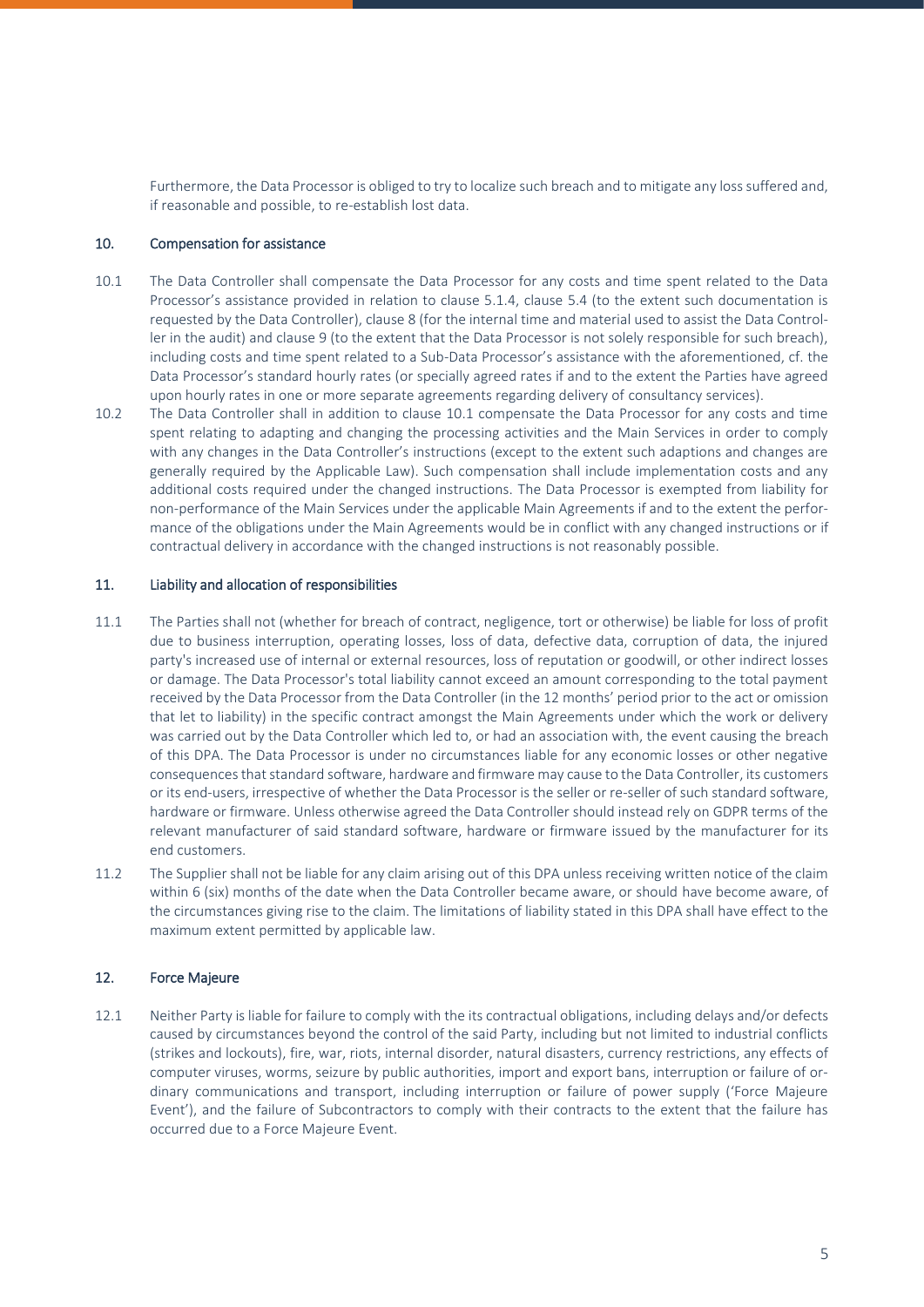# 13. Term and termination

- 13.1 This DPA shall come into effect when both Parties have signed the DPA.
- 13.2 This DPA may be terminated by either Party with a 6 month written notice, and shall always be terminated automatically on the earliest of: 1) the date where the Parties cease all cooperation under the Main Agreements or 2) the date where this DPA, for whatever reason, is terminated or becomes ineffective.
- 13.3 Furthermore, this DPA may be terminated by either Party for cause, if the other Party materially breaches its obligations under this DPA and fails to reasonably rectify such breach within a 30 day written notification period.
- 13.4 Upon termination of this DPA, and if so requested by the Data Controller within 14 days thereafter, the Data Processor and any of its sub data processors are obliged to return all Personal Data processed in the course of the effectiveness of this DPA to the Data Controller, unless the latter is already in the possession of the Personal Data.
- 13.5 After a maximum of 30 days after termination of this DPA, the Data Processor is obliged to delete all Personal Data received from the Data Controller, unless EU union or member state law requires storage of the Personal Data; in this case, the Data Processor must delete the Personal Data when the processing, including storage, is no longer required to comply with any such applicable legislation.
- 13.6 Notwithstanding clause 13.4 and 13.5, the Data Processor is allowed to process the Personal Data for a period of three months after the termination of this DPA either a) as part of the Data Processor's usual backup procedure or b) such request has been issued in writing by the Customer and the Parties have in writing agreed upon this, hereunder the further conditions therefore.

# 14. Law and venue

- 14.1 Unless otherwise agreed, any dispute in relation to this DPA shall be settled in accordance with the following provisions:
- 14.2 This agreement will be interpreted and construed in accordance with the laws of the Netherlands, without giving effect to its principles of conflicts of law. Any disputes arising out of this agreement shall be submitted to the applicable courts of Amsterdam, the Netherlands.

# 15. Signatures

15.1 The Parties hereby accepts to be bound by this DPA from the date where both Parties have approved the DPA (either by way of digital approval or a physical signature).

|                | Data Processor | Data Controller |
|----------------|----------------|-----------------|
| Name           | Luciano Cunha  |                 |
| Signature      |                |                 |
| Signature date |                |                 |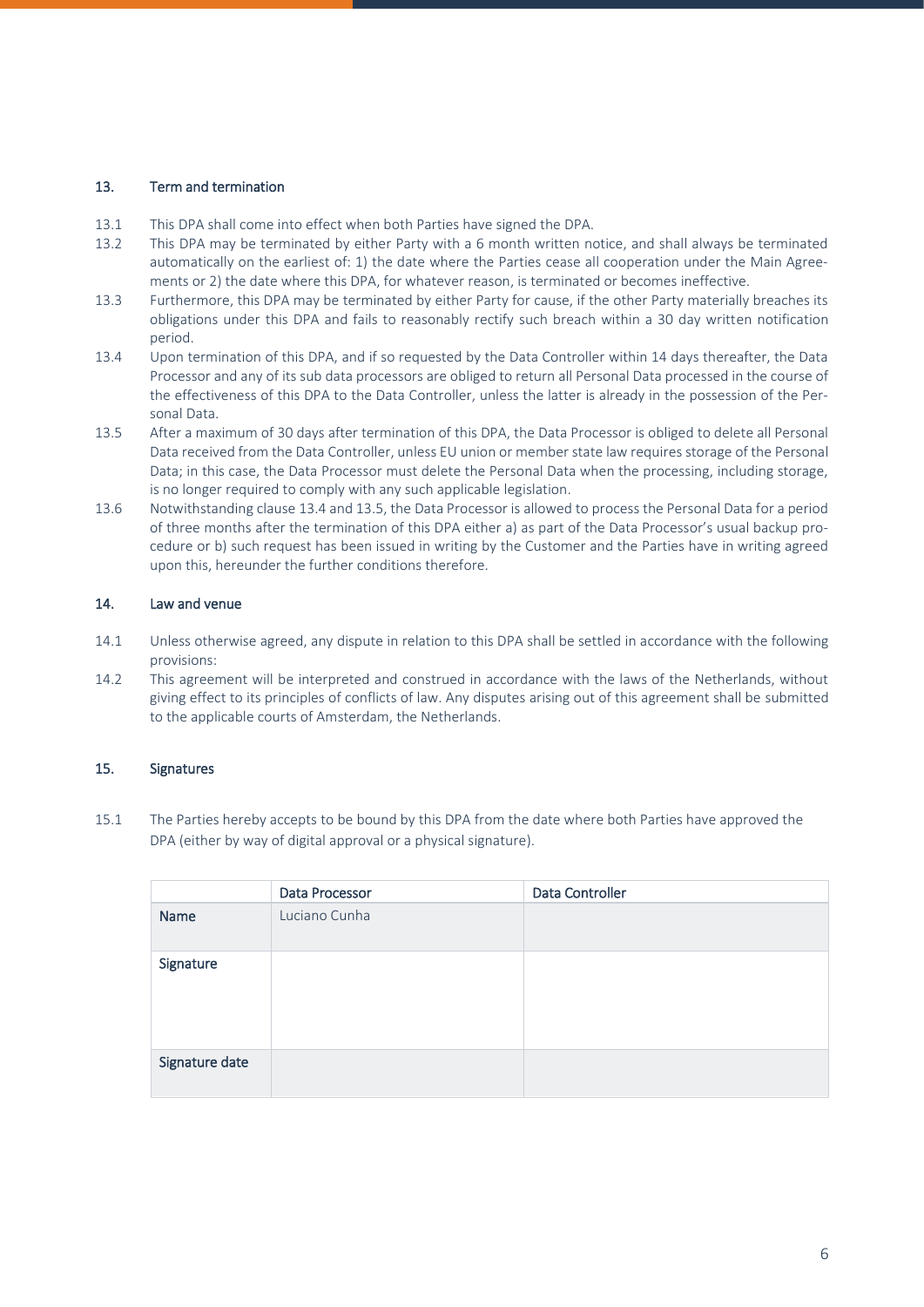# Appendix 1 Description of the purpose and extent of the cooperation

# 1. Background for and purpose of the cooperation

- 1.1 The Parties have entered into (or intent to enter into) one or more separate agreements concernng delivery of consultancy services, projects or other deliverables which will require for the Data Processor to process personal data for which the Data Controller is responsible.
- 1.2 The general purpose of the processing of the Personal Data is to perform and improve the Main Services.
- 1.3 The specific nature and purposes of the processing of the Personal Data is:

*Providing consultancy services to Client.* 

# 2. Types of personal data covered by this DPA

2.1 This DPA covers all Personal Data which are processed in relation to the Parties' cooperation as listed and described by the Data Controller in Annex 1.

# 3. Instruction

3.1 In addition to the processing related to the Parties' cooperation, the processing of data further includes:

#### *Not applicable*

This may e.g. include collection, registering, systemization, searching, use, handing-over, transferring, and profiling, grouping, combination.

3.2 The registered persons (data subjects) covered by this DPA as listed and described by the Data Controller in Annex 1.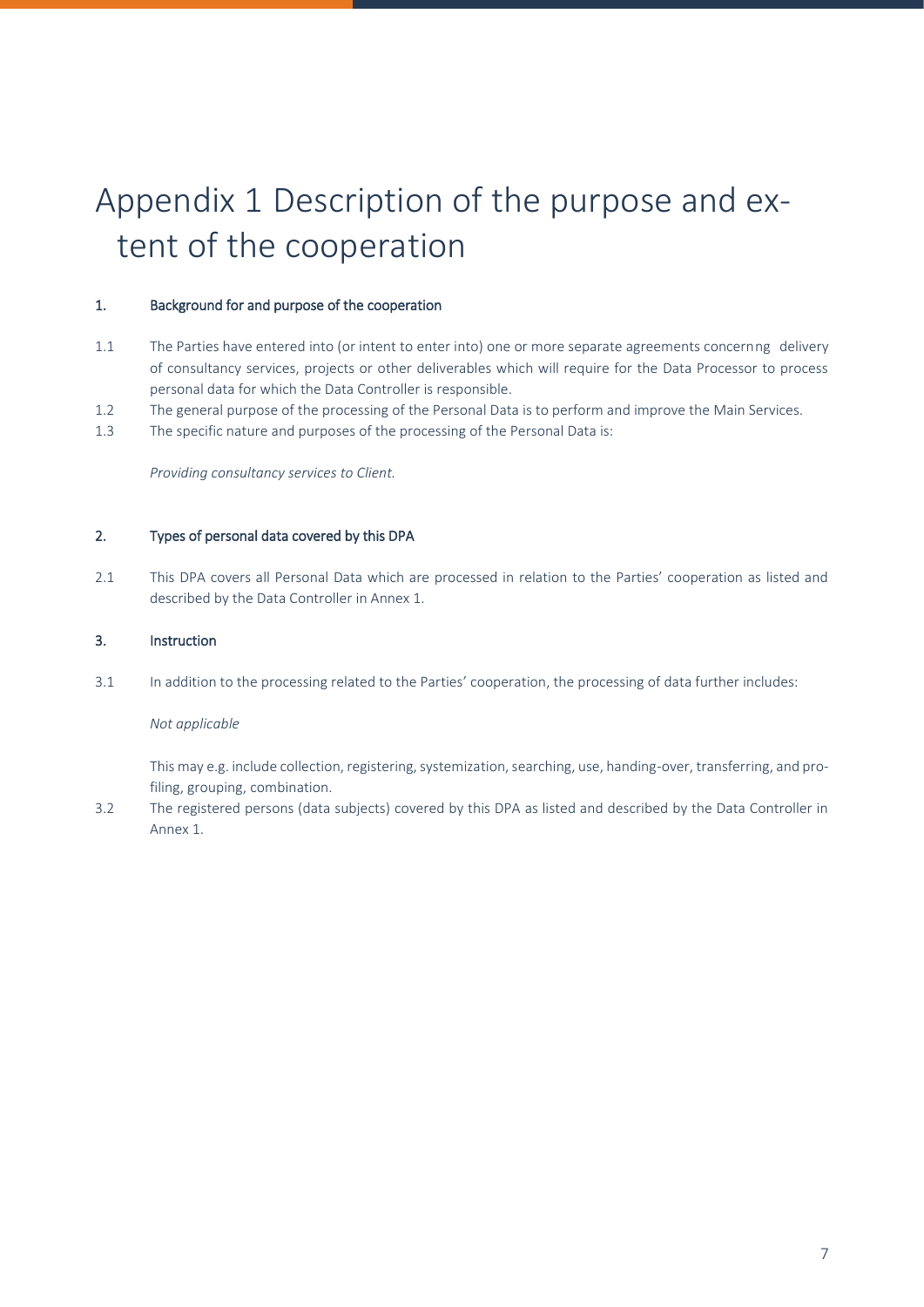# Appendix 2 Description of technical and organisational measures

The Data Processor's description of its technical and organizational measures are as listed and specified (and updated at any given time) at the Data Processor's homepage: www.columbusglobal.com